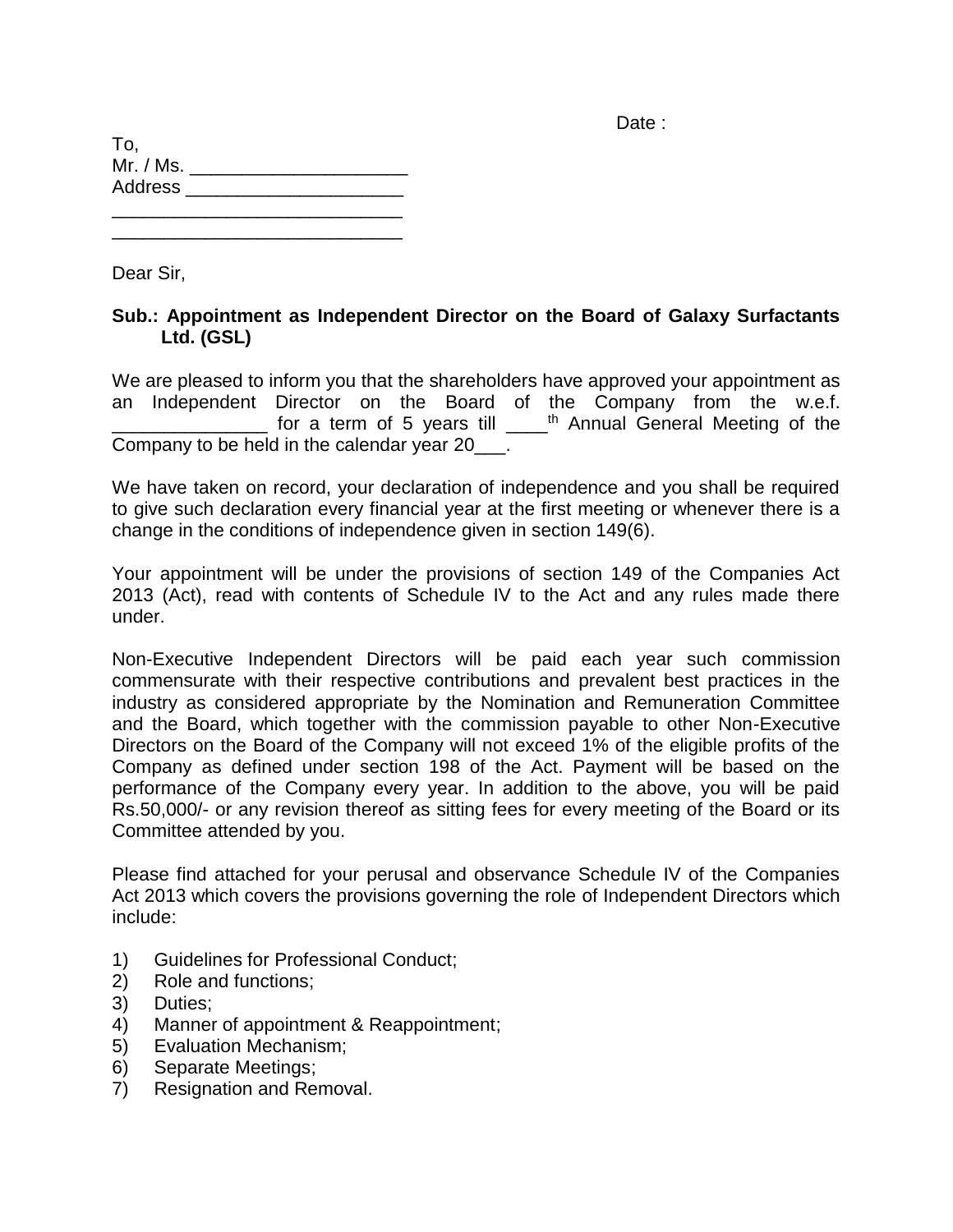Besides the guidelines given in the schedule; your role, duties and responsibilities will also be guided by such other specific provisions relating to Board governing matters under the Companies Act 2013, the rules made and modified there under from time to time.

We welcome you and look forward for your valuable professional guidance and support in discharging the collective fiduciary responsibility as a member of the Statutory Board of the Company.

\_\_\_\_\_\_\_\_\_\_\_ \_\_\_\_\_\_\_\_\_\_\_\_\_

Regards,

Chairman Accepted Accepted Accepted Accepted Accepted Accepted Accepted Accepted Accepted Accepted Accepted Accepted Accepted Accepted Accepted Accepted Accepted Accepted Accepted Accepted Accepted Accepted Accepted Accept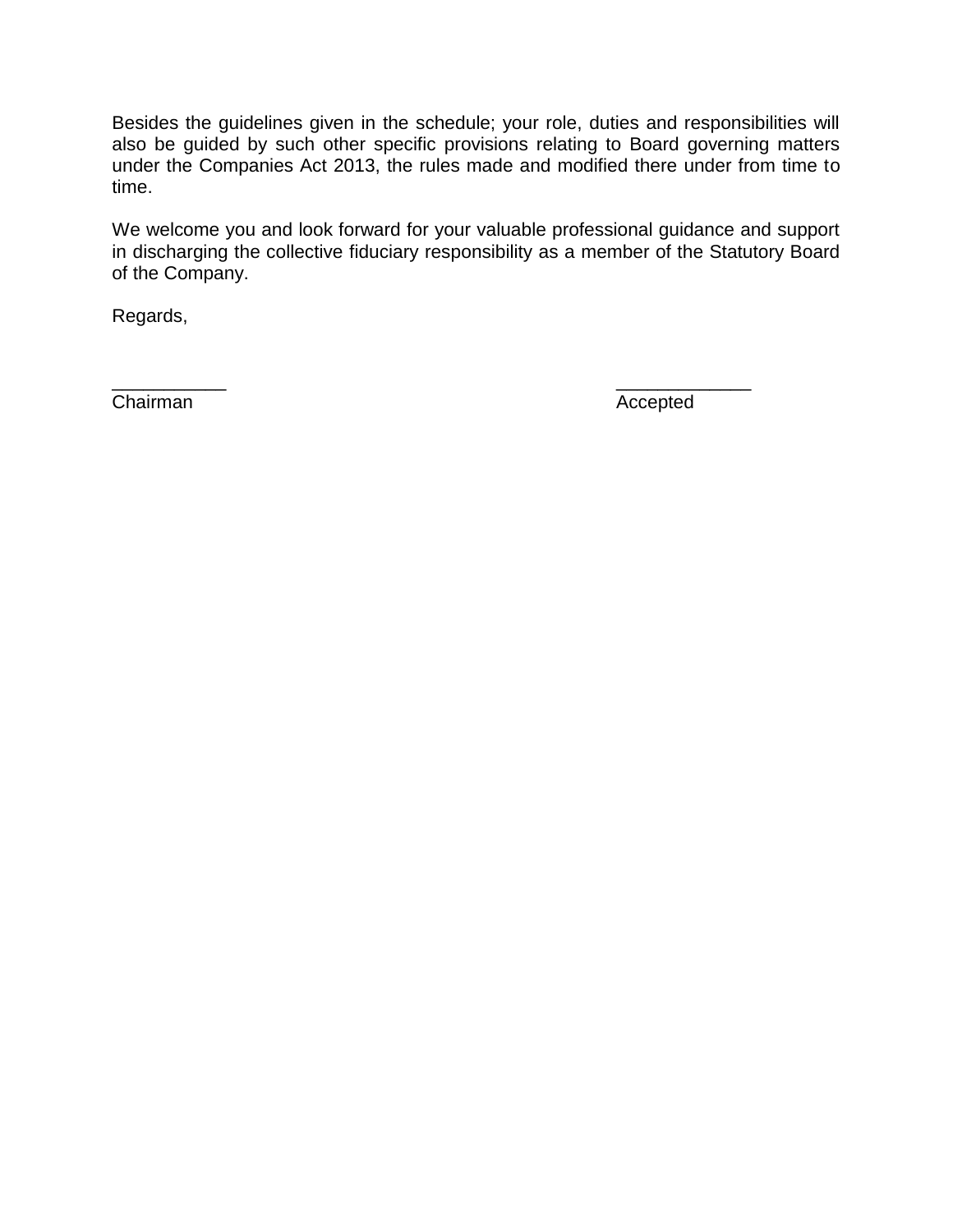#### **SCHEDULE IV [In verbatim as provided under section 149(8)] CODE FOR INDEPENDENT DIRECTORS**

The Code is a guide to professional conduct for independent directors. Adherence to these standards by independent directors and fulfillment of their responsibilities in a professional and faithful manner will promote confidence of the investment community, particularly minority shareholders, regulators and companies in the institution of independent directors.

# **I. Guidelines of professional conduct:**

An independent director shall:

- 1. uphold ethical standards of integrity and probity;
- 2. act objectively and constructively while exercising his duties;
- 3. exercise his responsibilities in a bona fide manner in the interest of the Company;
- 4. devote sufficient time and attention to his professional obligations for informed and balanced decision making;
- 5. not allow any extraneous considerations that will vitiate his exercise of objective independent judgment in the paramount interest of the Company as a whole, while concurring in or dissenting from the collective judgment of the Board in its decision making;
- 6. not abuse his position to the detriment of the Company or its shareholders or for the purpose of gaining direct or indirect personal advantage or advantage for any associated person;
- 7. refrain from any action that would lead to loss of his independence;
- 8. where circumstances arise which make an independent director lose his independence, the independent director must immediately inform the Board accordingly;
- 9. assist the Company in implementing the best corporate governance practices.

# **II. Role and functions:**

The independent directors shall:

- 1. help in bringing an independent judgment to bear on the Board's deliberations especially on issues of strategy, performance, risk management, resources, key appointments and standards of conduct;
- 2. bring an objective view in the evaluation of the performance of board and management;
- 3. scrutinize the performance of management in meeting agreed goals and objectives and monitor the reporting of performance;
- 4. satisfy themselves on the integrity of financial information and that financial controls and the systems of risk management are robust and defensible;
- 5. safeguard the interests of all stakeholders, particularly the minority shareholders;
- 6. balance the conflicting interest of the stakeholders;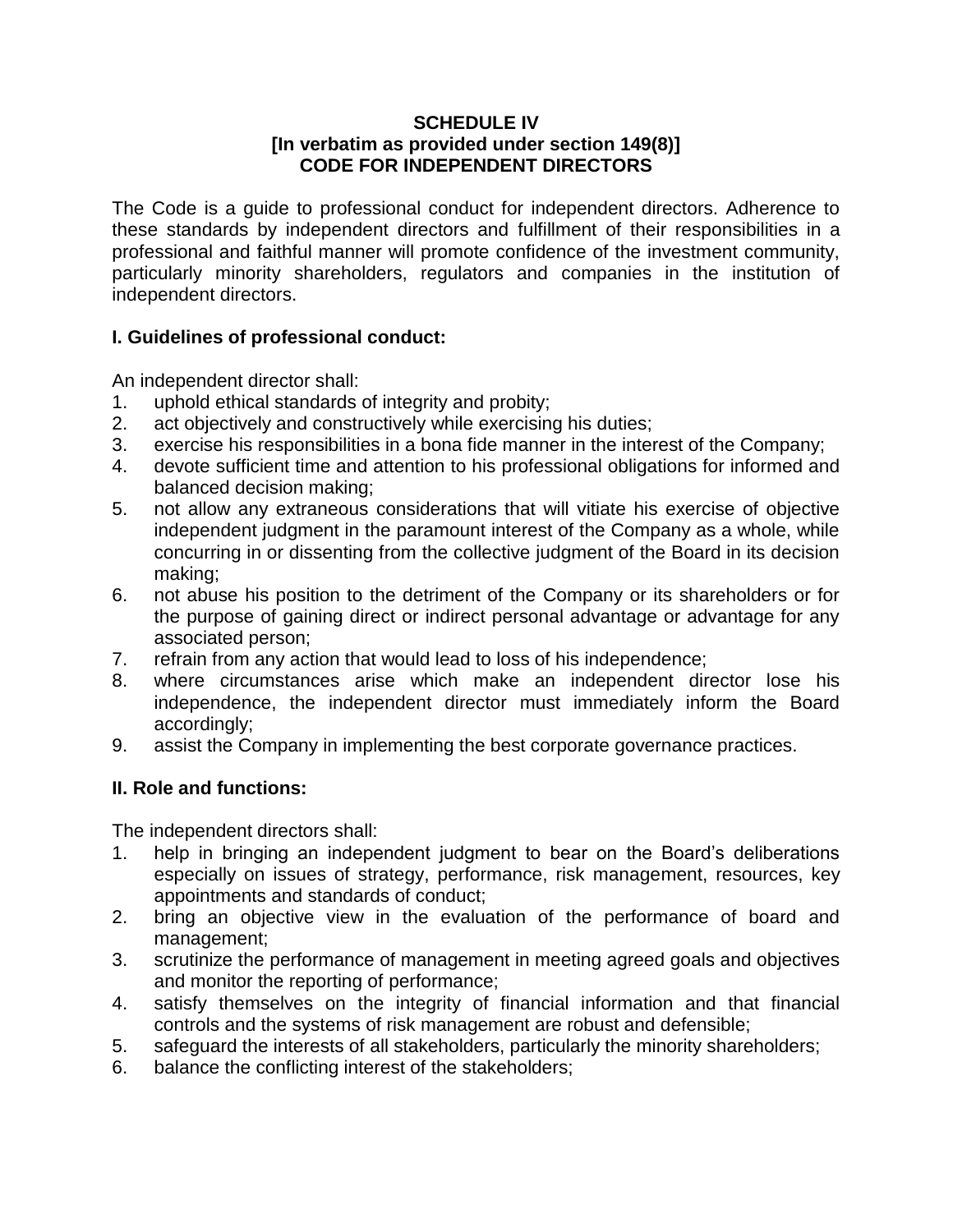- 7. determine appropriate levels of remuneration of executive directors, key managerial personnel and senior management and have a prime role in appointing and where necessary recommend removal of executive directors, key managerial personnel and senior management;
- 8. moderate and arbitrate in the interest of the company as a whole, in situations of conflict between management and shareholder's interest.

# **III. Duties:**

The independent directors shall—

- 1. undertake appropriate induction and regularly update and refresh their skills, knowledge and familiarity with the Company;
- 2. seek appropriate clarification or amplification of information and, where necessary, take and follow appropriate professional advice and opinion of outside experts at the expense of the Company;
- 3. strive to attend all meetings of the Board of Directors and of the Board committees of which he is a member;
- 4. participate constructively and actively in the committees of the Board in which they are chairpersons or members;
- 5. strive to attend the general meetings of the Company;
- 6. where they have concerns about the running of the Company or a proposed action, ensure that these are addressed by the Board and, to the extent that they are not resolved, insist that their concerns are recorded in the minutes of the Board meeting;
- 7. keep themselves well informed about the company and the external environment in which it operates;
- 8. not to unfairly obstruct the functioning of an otherwise proper Board or committee of the Board;
- 9. pay sufficient attention and ensure that adequate deliberations are held before approving related party transactions and assure themselves that the same are in the interest of the Company;
- 10. ascertain and ensure that the Company has an adequate and functional vigil mechanism and to ensure that the interests of a person who uses such mechanism are not prejudicially affected on account of such use;
- 11. report concerns about unethical behavior, actual or suspected fraud or violation of the Company's code of conduct or ethics policy;
- 12. acting within his authority, assist in protecting the legitimate interests of the Company, shareholders and its employees;
- 13. not disclose confidential information, including commercial secrets, technologies, advertising and sales promotion plans, unpublished price sensitive information, unless such disclosure is expressly approved by the Board or required by law.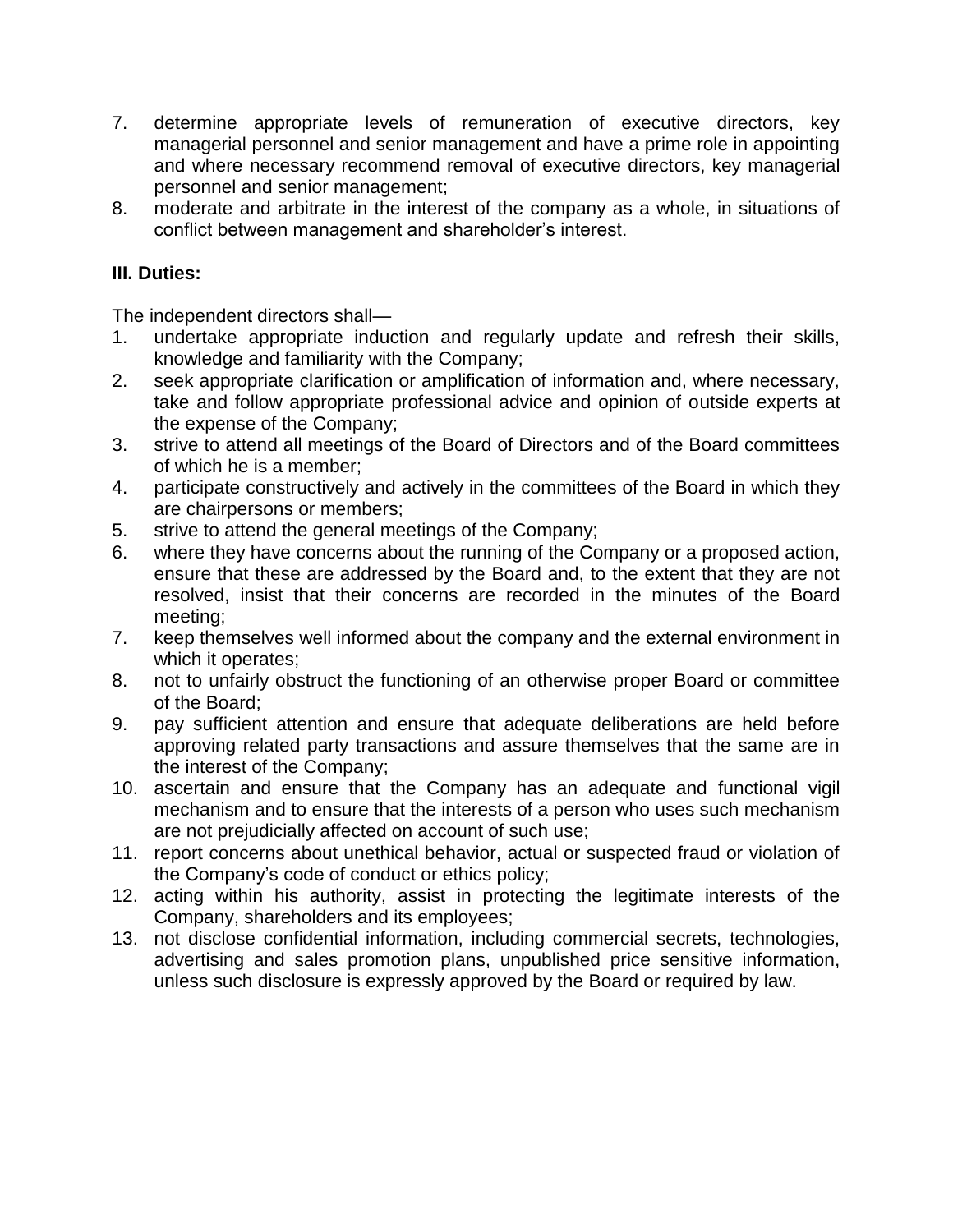### **IV. Manner of appointment:**

- 1. Appointment process of independent directors shall be independent of the Company management; while selecting independent directors the Board shall ensure that there is appropriate balance of skills, experience and knowledge in the Board so as to enable the Board to discharge its functions and duties effectively.
- 2. The appointment of independent director(s) of the Company shall be approved at the meeting of the shareholders.
- 3. The explanatory statement attached to the notice of the meeting for approving the appointment of independent director shall include a statement that in the opinion of the Board, the independent director proposed to be appointed fulfils the conditions specified in the Act and the rules made thereunder and that the proposed director is independent of the management.
- 4. The appointment of independent directors shall be formalized through a letter of appointment, which shall set out :
	- a. the term of appointment;
	- b. the expectation of the Board from the appointed director; the Board-level committee(s) in which the director is expected to serve and its tasks;
	- c. the fiduciary duties that come with such an appointment along with accompanying liabilities;
	- d. provision for Directors and Officers (D and O) insurance, if any;
	- e. the Code of Business Ethics that the Company expects its directors and employees to follow;
	- f. the list of actions that a director should not do while functioning as such in the Company; and
	- g. the remuneration, mentioning periodic fees, reimbursement of expenses for participation in the Boards and other meetings and profit related commission, if any.
- 5. The terms and conditions of appointment of independent directors shall be open for inspection at the registered office of the Company by any member during normal business hours.
- 6. The terms and conditions of appointment of independent directors shall also be posted on the Company's website.

# **V. Re-appointment:**

The re-appointment of independent director shall be on the basis of report of performance evaluation.

# **VI. Resignation or removal:**

- 1. The resignation or removal of an independent director shall be in the same manner as is provided in sections 168 and 169 of the Act.
- 2. An independent director who resigns or is removed from the Board of the Company shall be replaced by a new independent director within a period of not more than one hundred and eighty days from the date of such resignation or removal, as the case may be.